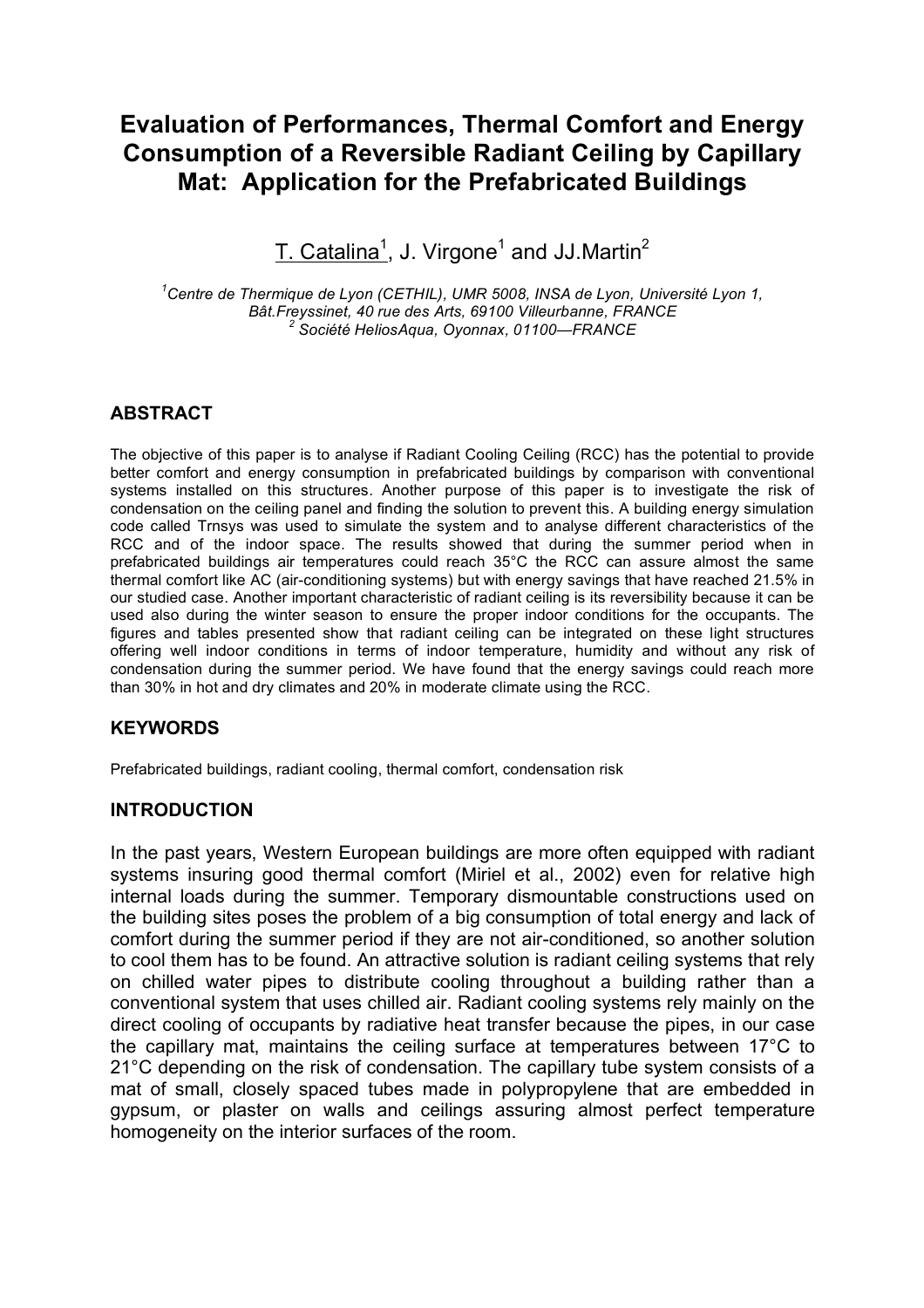### **SIMULATIONS HYPOTHESES**

In order to simulate a radiant ceiling installed in a prefabricated building we have used the well known simulation program Trnsys (TRNSYS, 1994). Real technical data of this kind of building were introduced in the simulation program. The room dimensions are 6.055 m long, 2.435 m wide and 2.591 m height. The building structure is light with low inertia and with all the walls on the exterior. In Table 1 are presented the characteristics of the simulated building.

| Exterior walls and floor | Thickness<br>[m]        | Conductivity<br>IW/mK1  | Capacity<br>[kJ/kgK] | Density<br>[kg/m <sup>3</sup> ] | Uvalue<br>$[W/m^2K]$ |  |
|--------------------------|-------------------------|-------------------------|----------------------|---------------------------------|----------------------|--|
| Plasterboard             | 0.01                    | 0.157                   | 0.84                 | 950                             |                      |  |
| Mineral wool             | 0.06                    | 0.038                   | 0.9                  | 80                              | 0.562                |  |
| Metallic protection      | 0.063                   | 54                      | 1.8                  | 7800                            |                      |  |
| Ceiling                  | <b>Thickness</b><br>[m] | Conductivity<br>[kJ/mK] | Capacity<br>[kJ/kgK] | Density<br>$[kg/m^3]$           | Uvalue<br>$[W/m^2K]$ |  |
| Plasterboard             | 0.01                    | 0.157                   | 0.84                 | 950                             |                      |  |
| Capillary mat            | 0.003                   | 0.21                    | 1.17                 | 1100                            | 0.356                |  |
| Mineral wool             | 0.1                     | 0.038                   | 0.9                  | 80                              |                      |  |
| Metallic protection      | 0.063                   | 54                      | 1.8                  | 7800                            |                      |  |

TABLE 1 Building materials thermal characteristics

Two double-pane windows with a glazed area of 1.17m<sup>2</sup> and a U-value of 2.4 W/m<sup>2</sup>K are installed on the North side of the building. We have considered that the entire surface of the ceiling is covered by capillary mat by means of three panels disposed in parallel for better temperature homogeneity. An occupancy pattern of one person with a schedule from 8 to 12 and 14 to 18 and two persons from 12 to 14 is simulated in the room. When present each person generates 75W sensible heat and 95W latent heat. Constant loads of 290W of equipment and lighting with a schedule from 8 to 18 are modelled in the room. An infiltration of 0.2 ACH and a ventilation rate of 2 ACH with outside air are also modelled. Concerning the parameters influencing the PMV calculations we have done the next hypotheses (see Table 2):

|             | Clothing factor | Metabolic rate | External work | Relative air   |
|-------------|-----------------|----------------|---------------|----------------|
|             | [clo            | lmetl          | 'met1         | velocity [m/s] |
| Winter case | 0.5             |                |               |                |
| Summer case |                 |                |               |                |

TABLE 2 Thermal comfort hypotheses

The set point in the room is 26.3°C of air temperature in summer for the radiant ceiling and 24.5°C for the AC system. These values have been adjusted in order to obtain a good and quasi equal comfort with the two systems. The piece key of the radiant ceiling simulated is the capillary mat made in polypropylene with an exterior diameter of 3 mm and with a thickness of 0.5 mm. The small distance of 1 cm between the capillary tubes makes this kind of radiant ceiling one the best in matter of temperature homogeneity on the surface of the ceiling or in other cases on the walls. For the summer case we have developed a control method to avoid permanently the risk of condensation. In Figure 1 is presented the control system adopted for the simulations. By analysing each hour the dew point temperature and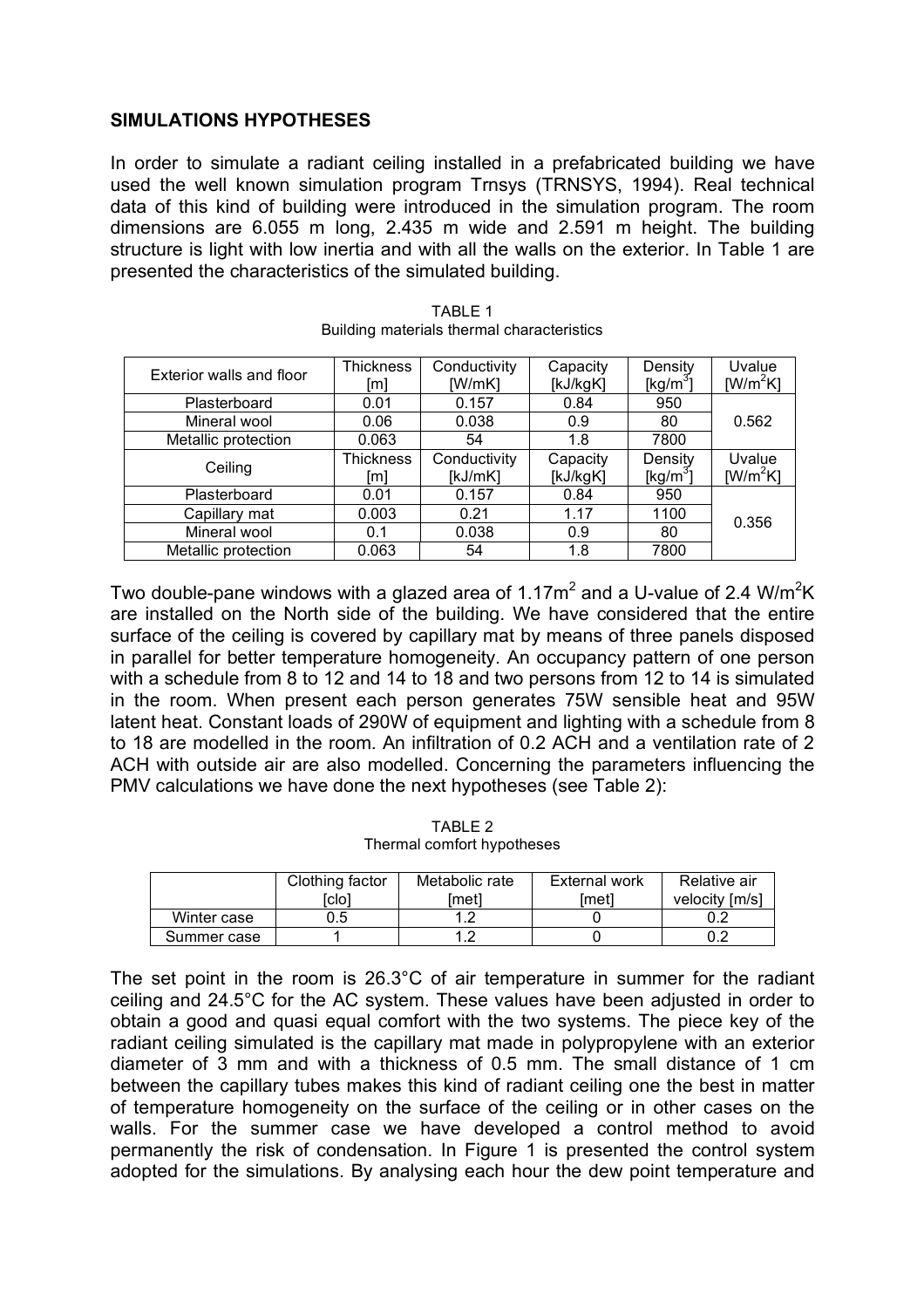comparing it with the ceiling surface temperature the condensation didn't appeared for the whole simulation.



Figure 1: Control system used to avoid condensation on the ceiling

The water control is carried out locally in all the prefabricated buildings if there is more than one. The dew point temperature is calculated for each room by monitoring on each moment the ambient air temperature and the relative humidity. The inlet water temperature is controlled individually with values higher than the dew point of the ambient air.

### **SIMULATIONS RESULTS**

The weather data used for the simulations corresponds to Lyon city. The climate for this region is moderate with maximum outdoor temperatures in summer around 32°C and in winter -8°C. In Figure 2 are shown the indoor air temperature and the mean radiant temperature compared to an AC system. Even the indoor temperatures passes 28°C few times because of the control system, the global PMV (Predicted mean Vote) of the building using the cooling ceiling is comparable to AC system. These temperatures may be acceptable knowing we do energy savings.



Figure 2: Indoor temperature and mean radiant temperature during the hottest week of the year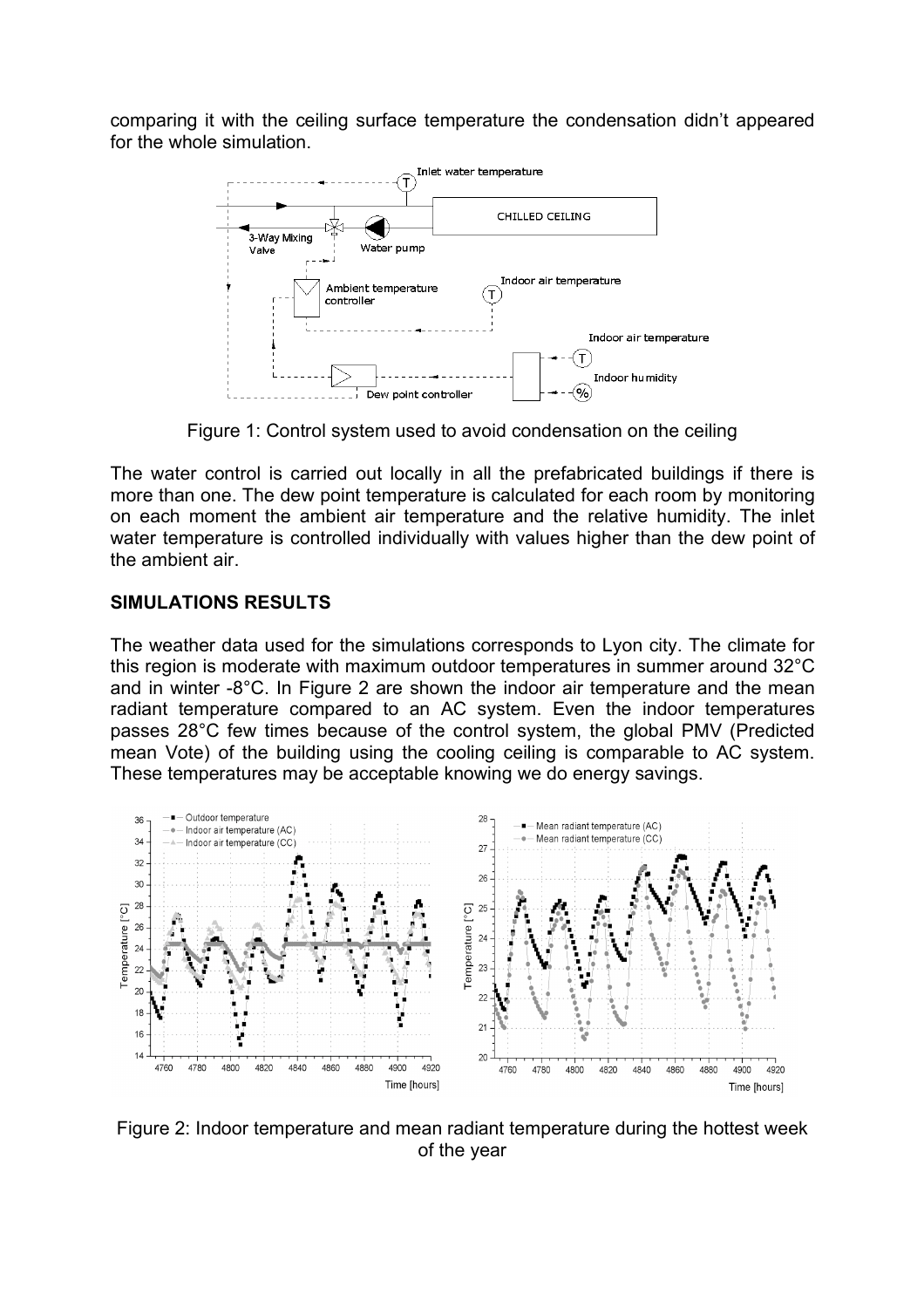

Figure 3: Indoor dew point temperature and humidity with the control system during the hottest week of the year

It is observed in Figure 3 that the control system is effective because the chilled ceiling surface temperature is maintained below the dew point temperature of the room avoiding in this way all risk of condensation. In Figure 4 are presented the water flows in the pipes obtained by the control system in order to avoid the condensation on the ceiling. It is noticed that for example at 13:00 pm where the indoor humidity is increasing because of the second person who comes in the room, the flow 1 with water at 17°C it's reduced to almost 0% of the total flow. These results clearly indicate that the condensation risk is higher when latent charges are increasing which it's normal but they indicate also that the control system seems able to prevent condensation.



Figure 4: Water flows used to avoid condensation during one day

Concerning the specific cooling rate of the panels it was noticed that the maximum value for the summer case was 78 W/m<sup>2</sup>. A calculation of PMV (ISO 7730, 1994) was done comparing the chilled ceiling and a classical air-conditioning system. The PMV passes during the entire summer the value of +0.5 only 16 times and with a maximum of +0.8, knowing that the simulation time step was 1 hour. The data obtained makes it possible to conclude that the cooling ceiling is an attractive solution even in some cases the indoor temperatures are higher than an airconditioning system but with the big advantage of energy savings and without any air drafts.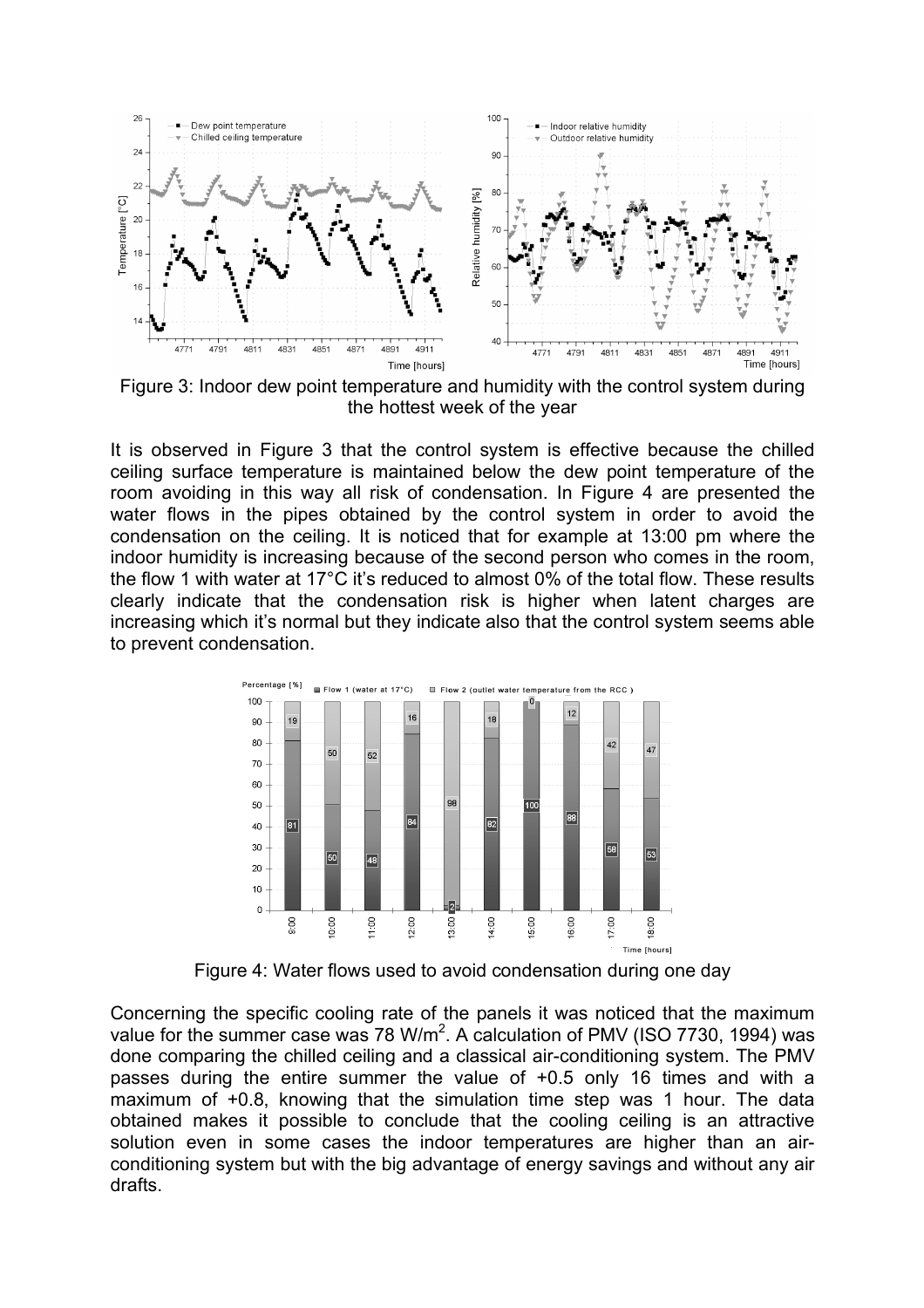

Figure 5: PMV coefficient for the air-conditioning compared to the cooling ceiling during the hottest week of the year

The simulations had allowed us to compare also the energy demand which in the case of AC system is 164.35 kWh during the summer period, more specific during the months of June, July and August. Using the cooling ceiling for the same period the energy demand is 128.98 kWh which represents an energy savings of 21.5%. The radiant system analysed reduces the environmental impact not only with the energy savings but also with the polypropylene used for the capillary mats who does not present any health disadvantages and it can be completely recycled.

### **CONCLUSIONS**

Ceiling radiant cooling systems can be more comfortable than conventional air cooling systems, due to less air movement and offering calmer room environments. In addition, the room air temperature can be set higher than with convective air conditioning systems due to direct radiative heat exchange between the ceiling and the human body. Therefore, this system can reduce the cooling loads and contribute to energy saving. In our studied case the cooling load was reduced with 21.5% in comparison with the AC systems. However the advantages, in hot and humid regions, fears for the risk of condensation on ceiling panels limit its market penetration but with a good control system the risk of condensation is completely avoided. We have found that the control system adopted for our simulations seems capable to face hot and humid climates preventing the condensation on the ceiling. The results which we have obtained after the simulations shows that the radiant ceiling can be used on prefabricated buildings assuring almost the same thermal comfort like an AC system but with the advantages of energy savings, noise reduction and eliminating completely the air drafts.